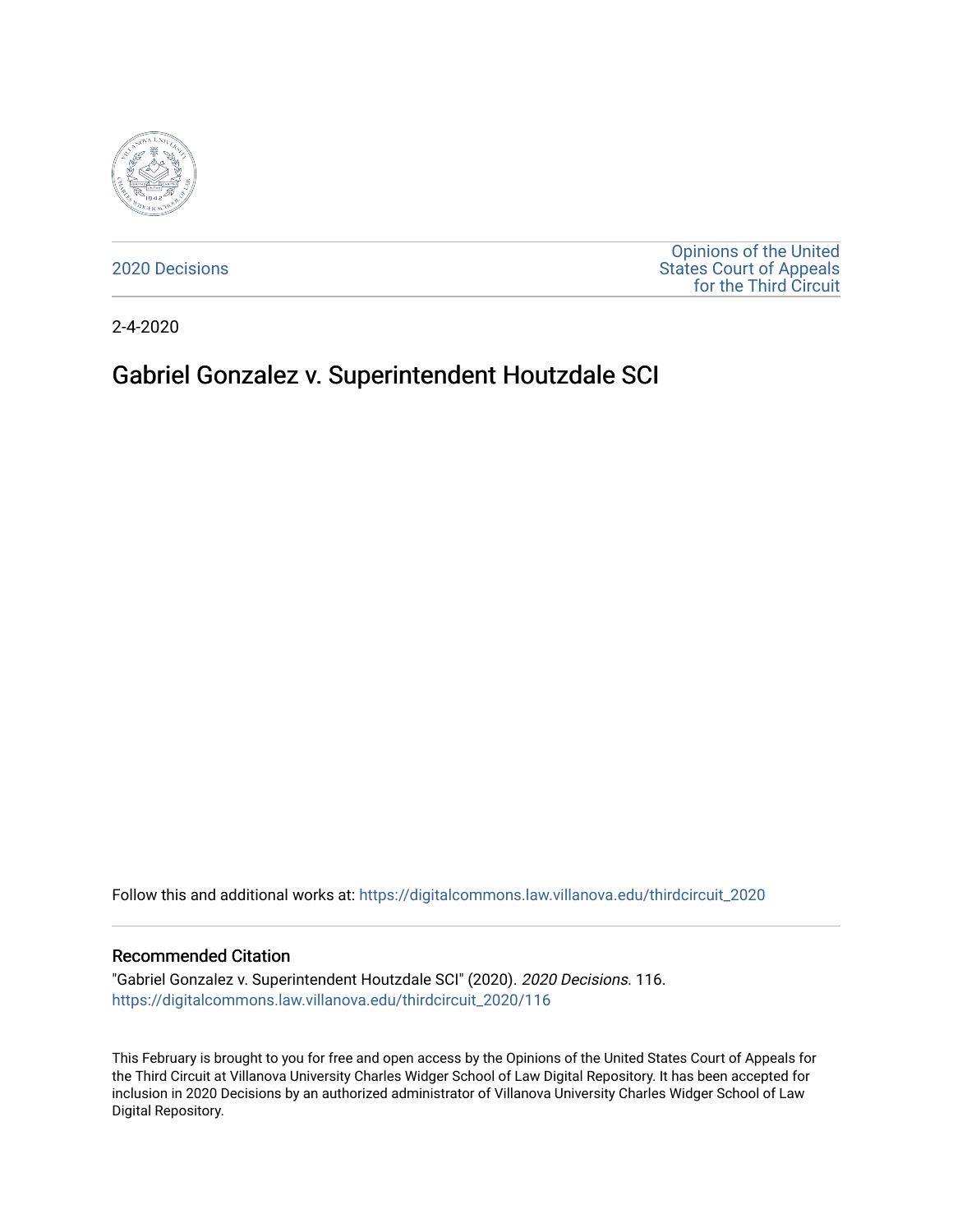### **NOT PRECEDENTIAL**

### UNITED STATES COURT OF APPEALS FOR THE THIRD CIRCUIT

\_\_\_\_\_\_\_\_\_\_\_\_\_\_\_

No. 18-3509 \_\_\_\_\_\_\_\_\_\_\_\_\_\_\_

## GABRIEL ROBERT GONZALEZ, Appellant

v.

### SUPERINTENDENT HOUTZDALE SCI; THE ATTORNEY GENERAL OF THE STATE OF PENNSYLVANIA

 $\overline{\phantom{a}}$  , where the contract of  $\overline{\phantom{a}}$ 

On Appeal from the United States District Court for the Eastern District of Pennsylvania (D.C. Civil No. 2-09-cv-02029) District Judge: Honorable Anita B. Brody

Submitted Under Third Circuit L.A.R. 34.1(a): January 17, 2020

\_\_\_\_\_\_\_\_\_\_\_\_\_\_\_

\_\_\_\_\_\_\_\_\_\_\_\_\_\_\_

Before: HARDIMAN, PORTER, and PHIPPS, *Circuit Judges*.

(Filed: February 4, 2020)

OPINION<sup>∗</sup> \_\_\_\_\_\_\_\_\_\_\_\_\_\_

\_\_\_\_\_\_\_\_\_\_\_\_\_\_

 $\overline{a}$ 

<sup>∗</sup> This disposition is not an opinion of the full Court and pursuant to I.O.P. 5.7 does not constitute binding precedent.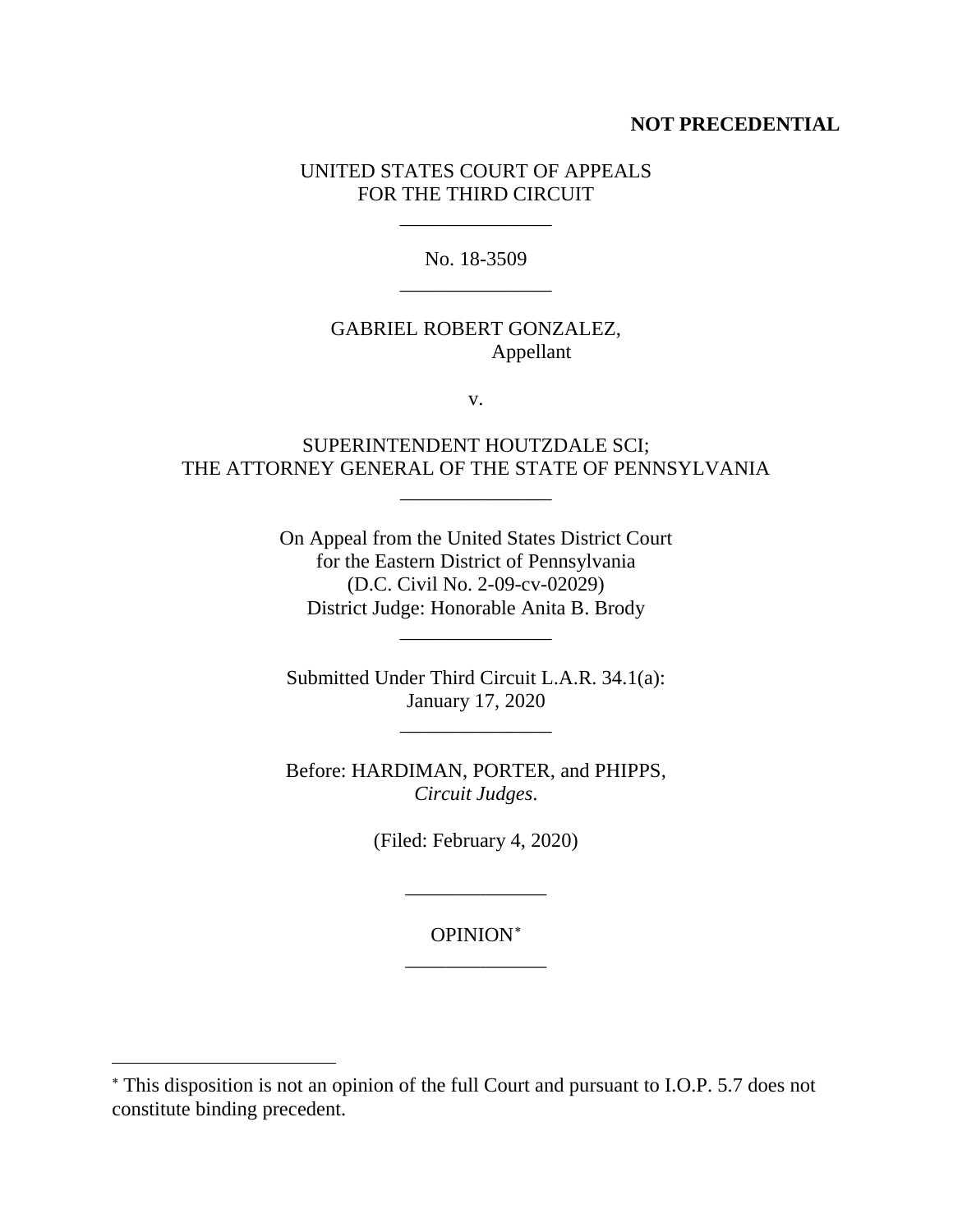#### PORTER, *Circuit Judge*.

Gabriel Gonzalez appeals the District Court's an order denying his 28 U.S.C. § 2254 habeas petition. Gonzalez's counsel in his state postconviction proceedings procedurally defaulted Gonzalez's claim that his trial counsel provided ineffective assistance. A federal court ordinarily lacks jurisdiction in habeas proceedings to consider a procedurally defaulted claim. *See Davila v. Davis*, 137 S. Ct. 2058, 2064–65 (2017). Gonzalez maintains that we should excuse his procedural default under an equitable exception. We will not excuse the default, so we will affirm the District Court.

#### **I**

In March 2000, police arrested Gabriel Gonzalez for theft. While the police detained Gonzalez at the local precinct, they received an anonymous tip about a suspected murder of a pizza delivery man. Upon interrogation, Gonzalez confessed to the crime. Before trial, Gonzalez's trial counsel moved to suppress Gonzalez's confession. The state trial court denied the motion.

At trial, Gonzalez called three witnesses, including an attorney who met him at the police station after his interrogation. None of the witnesses testified that Gonzalez had a reputation as a peaceful, honest, or law-abiding person. At the end of trial, the jury convicted Gonzalez of second-degree murder, burglary, and possession of an instrument of crime, and he was sentenced to life imprisonment.

Gonzalez retained new counsel for his direct appeal. Under Pennsylvania procedural rules in effect at that time ("pre-*Grant* regime"), Gonzalez raised claims of ineffective assistance of trial counsel. *See Commonwealth v. Hubbard*, 372 A.2d 687, 695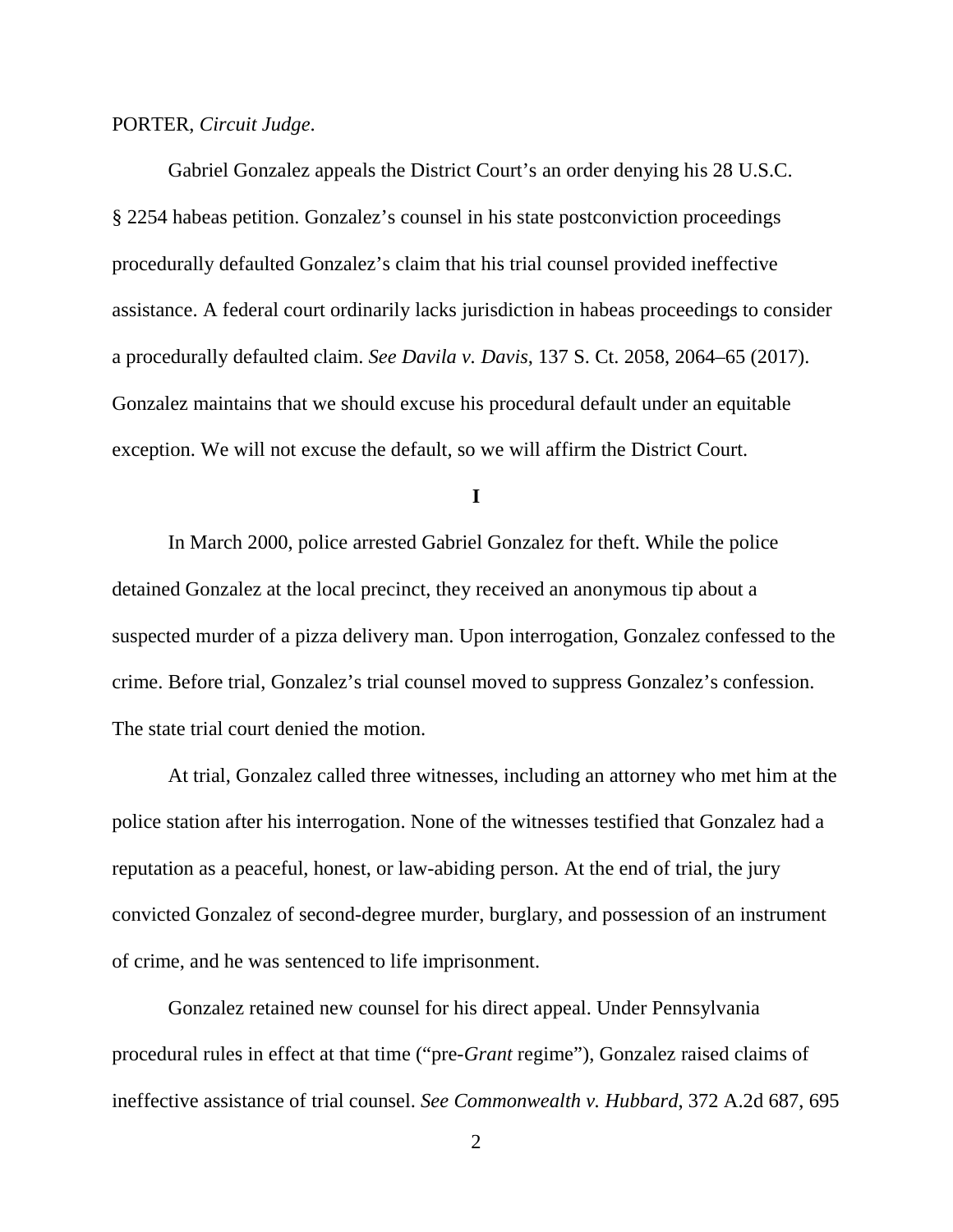n.6 (Pa. 1977), *overruled by Commonwealth v. Grant*, 813 A.2d 726, 738 (Pa. 2002). 1

Gonzalez claimed that his trial counsel provided ineffective assistance by failing to call any character witnesses. On appeal, Gonzalez submitted at least twelve affidavits from various witnesses attesting to his good character. The Pennsylvania appellate court denied the claim principally because the declarants' statements "constitute[d] individual opinions" about Gonzalez's "peaceful nature and would have been inadmissible at trial." A1232. Gonzalez sought review in the Pennsylvania Supreme Court, but it denied him permission to appeal.

Gonzalez filed a pro se habeas petition under Pennsylvania's Postconviction Relief Act ("PCRA"). The PCRA court appointed counsel for him. His PCRA counsel filed an amended PCRA petition. Neither of Gonzalez's PCRA petitions raised an ineffectiveassistance-of-trial-counsel claim based on the lack of character evidence introduced at trial. Gonzalez's PCRA petition failed.

Next, Gonzalez filed a pro se § 2254 petition in the District Court. The District Court eventually appointed counsel, who filed an amended § 2254 petition. Gonzalez's amended § 2254 petition tries to remedy the inadmissibility of the character-witness affidavits he submitted in support of his ineffective-assistance-of-trial-counsel claim on direct appeal.

 <sup>1</sup> During the pre-*Grant* regime, a criminal defendant had to raise an ineffectiveassistance-of-trial-counsel claim as soon as his ineffective counsel no longer represented him. *See Hubbard*, 372 A.2d at 695 n.6. If trial counsel served as appellate counsel, a criminal defendant could wait until a state postconviction proceeding to raise an ineffective-assistance-of-trial-counsel claim. One year after Gonzalez's direct appeal, Pennsylvania adopted a new rule. *See Grant*, 813 A.2d at 738.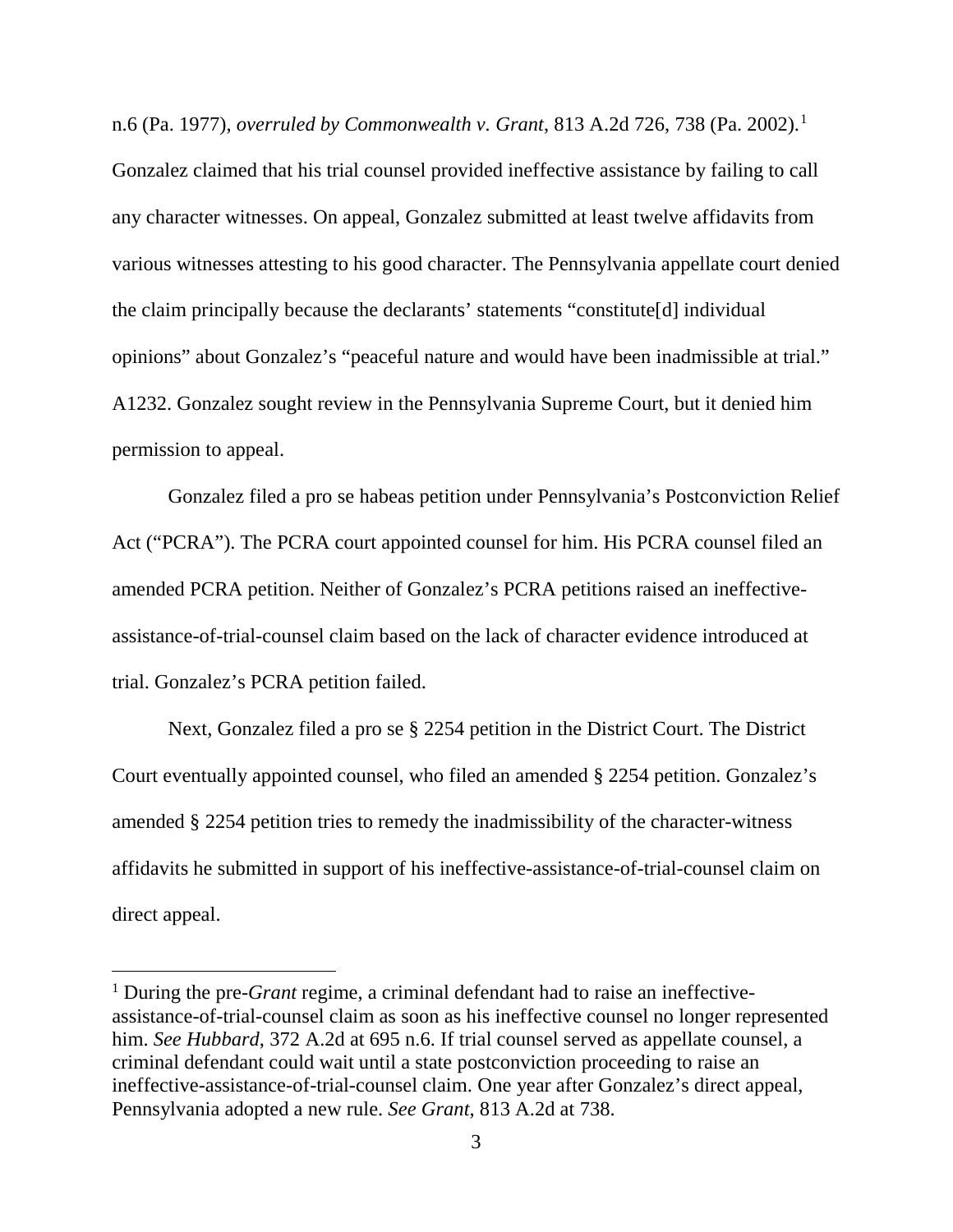Gonzalez supported his amended § 2254 petition with five affidavits obtained in 2016 from character witnesses. Four of the witnesses "provided earlier affidavits" for Gonzalez's direct appeal, but the earlier affidavits "did not state that the[ ] witnesses knew Mr. Gonzalez's reputation in the community for being peaceful, law-abiding, or honest." Appellant Br. at 16 n.4.

The District Court denied Gonzalez's § 2254 petition without considering whether the exception to procedural default established in *Martinez v. Ryan* applied. 566 U.S. 1 (2012). The Magistrate Judge's Report and Recommendation did not consider the 2016 affidavits "because they were not presented to and considered by the state court during the review of [Gonzalez's ineffective-assistance-of-trial-counsel] claim." A28 n.15. Finally, the District Court issued a certificate of appealability for Gonzalez's ineffectiveassistance-of-trial-counsel claim. Gonzalez timely appealed.

# **II**<sup>2</sup>

Gonzalez concedes that he procedurally defaulted his ineffective-assistance-oftrial-counsel claim. Appellant's Br. 25–30. Ordinarily, attorney error committed by defense counsel during state postconviction proceedings is not "cause to excuse a procedural default." *Davila*, 137 S. Ct. at 2065. This general rule is subject to a narrow equitable exception. *See Martinez*, 566 U.S. at 17. Gonzalez's appeal ultimately turns on

<sup>&</sup>lt;sup>2</sup> The District Court had subject-matter jurisdiction under 28 U.S.C. §§ 2241, 2254. We have appellate jurisdiction under 28 U.S.C. §§ 1291, 2253. When the District Court decides a habeas petition under § 2254 based on the state-court record, we review the District Court's decision de novo. *Howell v. Superintendent Rockview SCI*, 939 F.3d 260, 263 (3d Cir. 2019).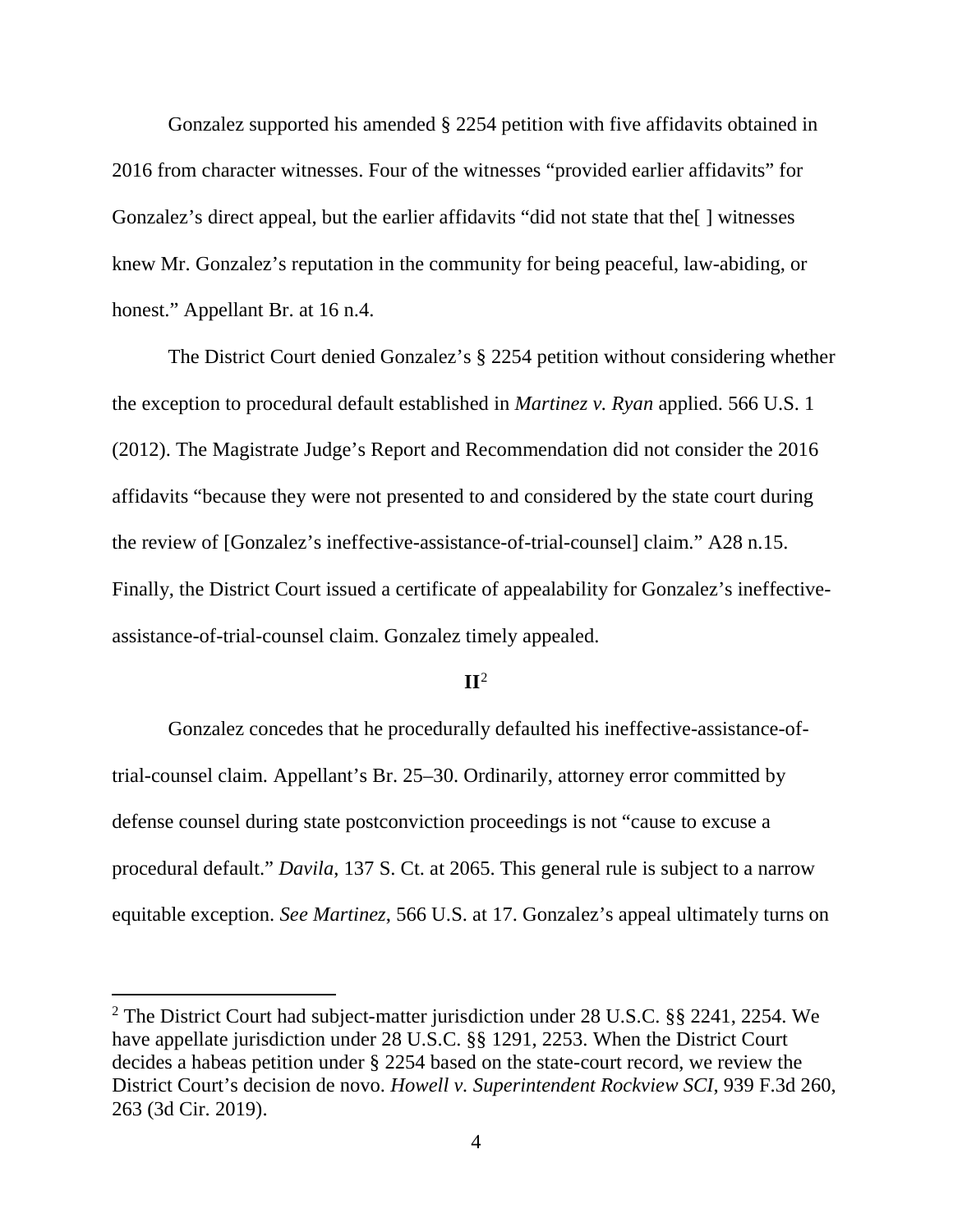one issue: whether the narrow equitable exception for procedurally defaulted claims established by *Martinez—*and expanded by *Trevino v. Thaler*, 569 U.S. 413 (2013) applies to his ineffective-assistance-of-trial-counsel claim.

The *Martinez* exception has four prongs. The fourth prong—which serves as a threshold issue in Gonzalez's case—asks whether state law precluded or effectively prohibited a criminal defendant from raising an ineffective-assistance-of-trial-counsel claim on direct review. *See Davila*, 137 S. Ct. at 2065. The fourth prong covers two scenarios. First, when state law or procedures require ineffective-assistance-of-trialcounsel claims to be raised in an initial-review collateral proceeding. *Martinez*, 566 U.S. at 17. Second, when the state procedural framework's design or operation "makes it highly unlikely" that a typical defendant "will have a meaningful opportunity to raise" an ineffective-assistance-of-trial-counsel claim on direct appeal. *Trevino*, 569 U.S. at 429. Gonzalez's case does not present either scenario.

First, Pennsylvania's pre-*Grant* regime did not require Gonzalez to raise an ineffective-assistance-of-trial-counsel claim in a postconviction proceeding. *Martinez* applies when "state law requires prisoners to raise claims of ineffective assistance of trial counsel 'in an initial-review collateral proceeding,' *rather than on direct appeal*." *Davila*, 137 S. Ct. at 2065 (emphasis added) (citation omitted). Pennsylvania's pre-*Grant* regime required the opposite in Gonzalez's case. It required Gonzalez to raise his claim of ineffective assistance of trial counsel "at the earliest stage of the proceedings at which the allegedly ineffective counsel no longer represent[ed] [him]," which was the direct appeal. *See Grant*, 813 A.2d at 729. Thus, Pennsylvania law did not *require* Gonzalez to raise his

5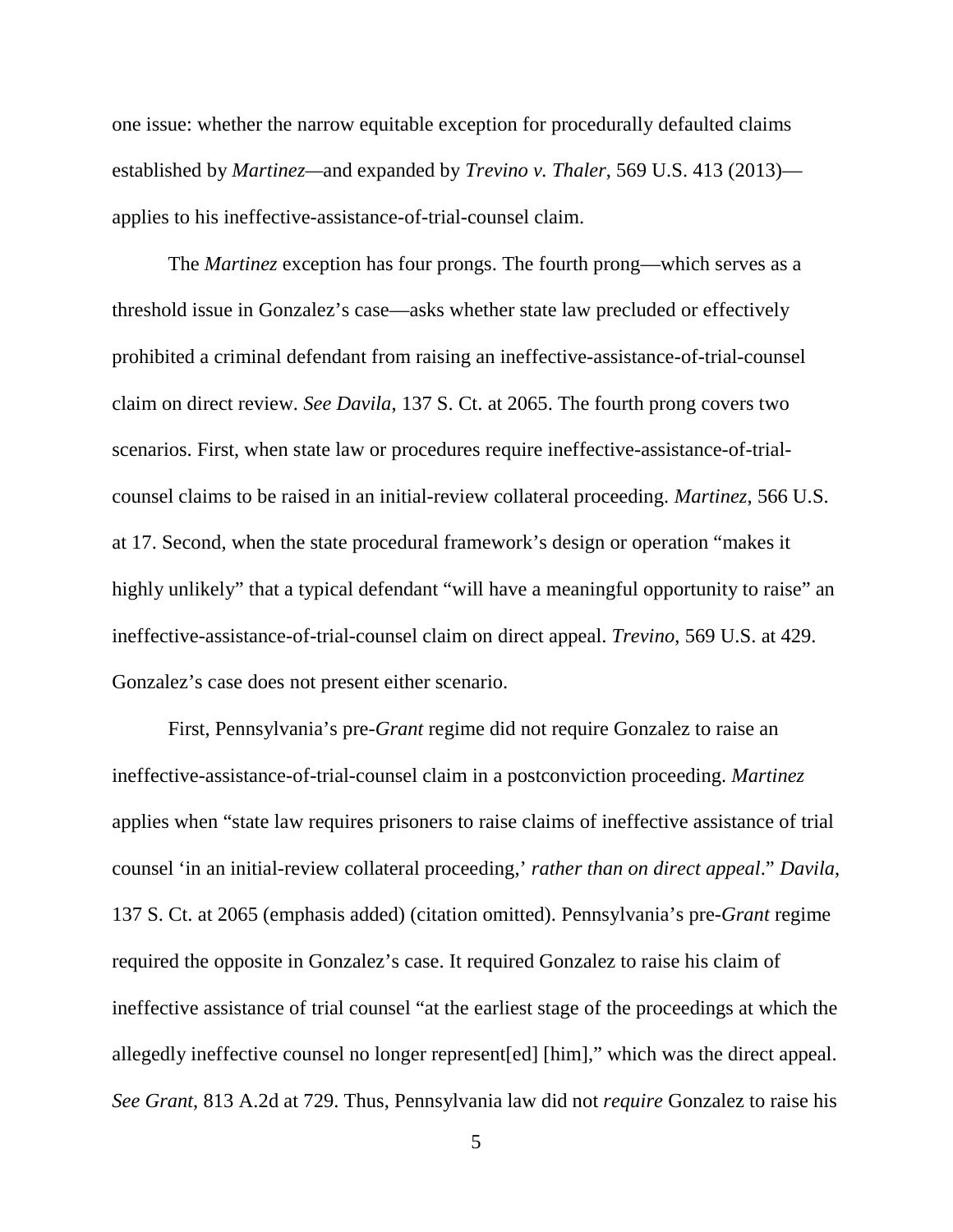ineffective-assistance-of-trial-counsel claim in "the 'initial' review proceeding." *See Trevino*, 569 U.S. at 423 (quoting *Martinez*, 566 U.S. at 14).

Second, the design or operation of Pennsylvania's pre-*Grant* regime did not likely deprive a typical defendant of a meaningful opportunity to raise an ineffective-assistanceof-trial-counsel claim. *Trevino* extended the *Martinez* exception's fourth prong to cases in which a state prisoner could bring an ineffective-assistance-of-trial-counsel claim on direct appeal, but the "state procedural framework, by reason of its design and operation, [made] it highly unlikely in a typical case that a defendant [would] have a meaningful opportunity to raise a claim of ineffective assistance of trial counsel." 569 U.S. at 429.

Gonzalez could—and did—raise an ineffective-assistance-of-trial-counsel claim on direct appeal. *See* A1188–91. Finding that it was "virtually impossible" for Gonzalez to raise an ineffective-assistance-of-trial-counsel claim on direct appeal would defy logic when he, in fact, raised the claim on direct appeal. *See Cox v. Horn*, 757 F.3d 113, 119 (3d Cir. 2014) (quoting *Trevino*, 569 U.S. at 417).

At least one other circuit court of appeals has found that the *Martinez* exception does not apply when a defendant brought an ineffective-assistance-of-trial-counsel claim on direct appeal. *See Moore v. Mitchell*, 848 F.3d 774, 777 (6th Cir. 2017) (declining to consider *Trevino* because "not only does Ohio's procedural regime make it possible for [a criminal defendant] to present an [ineffective-assistance-of-trial-counsel] claim on direct review, [this criminal defendant] *actually brought* such a claim on direct review." (emphasis added)).

6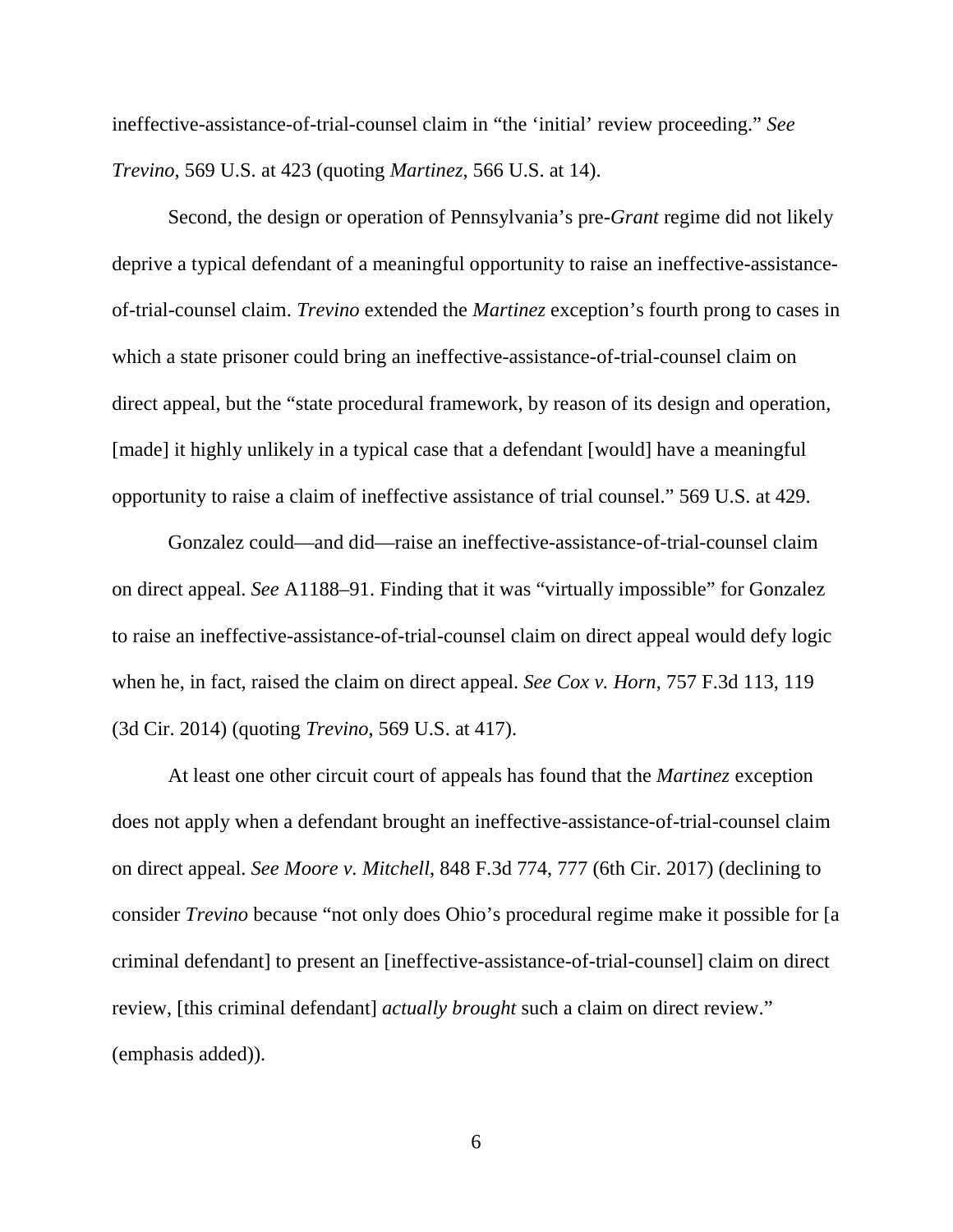Gonzalez does not show that, in a typical case, raising an ineffective-assistance-oftrial-counsel claim on direct appeal in the pre-*Grant* scheme was "virtually impossible." *See Cox*, 757 F.3d at 119 (quoting *Trevino*, 569 U.S. at 417). He points out that the Pennsylvania Supreme Court acknowledged the difficulties imposed on appellate counsel by requiring them to raise ineffective assistance of trial counsel claims on direct appeal. But a difficult process is not a "virtually impossible" one.

And *Trevino*'s reasoning does not apply to Pennsylvania's pre-*Grant* regime. In *Trevino*, the Supreme Court analyzed several factors to find that Texas's scheme for ineffective-assistance-of-trial-counsel claims on direct appeal deprived a criminal defendant of a meaningful opportunity to bring such claims. The factors included: procedural rules for developing a record of trial counsel's ineffectiveness; the state appellate court's preference for ineffective-assistance-of-trial-counsel claims to be raised in collateral proceedings; the practice of the state's defense counsel; and procedures for raising an ineffective-assistance-of-trial-counsel claim on direct appeal. *Trevino*, 569 U.S. at 424–27. Gonzalez does not show that these factors were present in Pennsylvania's pre-*Grant* regime—much less that it is "highly unlikely" in a "typical case" that a defendant's ineffective-assistance-of-trial-counsel claim would receive meaningful review<sup>3</sup>

<sup>&</sup>lt;sup>3</sup> For example, a state procedural framework may preclude meaningful review if, because of time constraints, appellate counsel cannot gather affidavits to support an ineffectiveassistance-of-trial-counsel claim. But, here, Gonzalez's appellate counsel obtained at least twelve character-witness affidavits. He just failed to draft them in a way that would make them admissible.